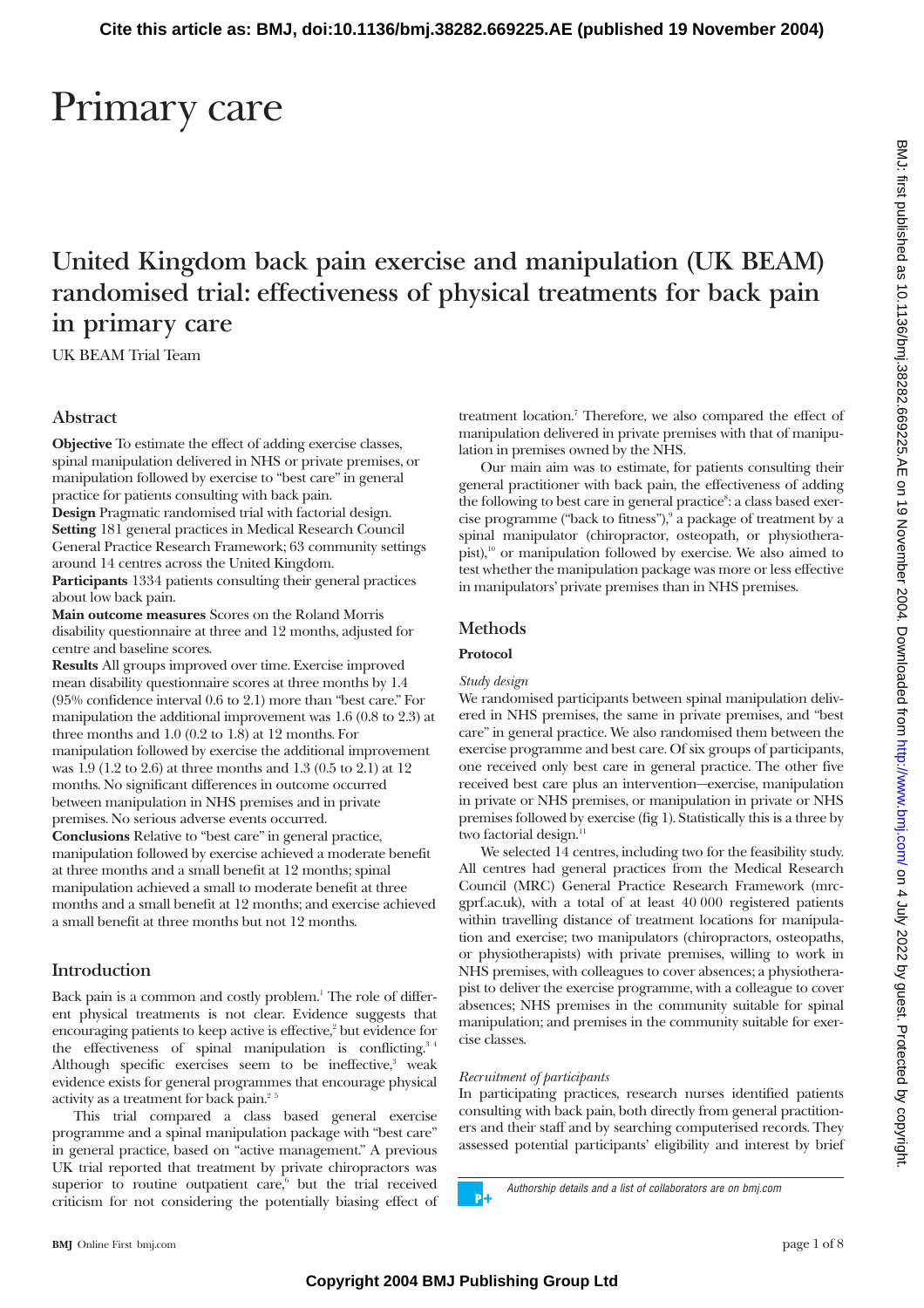

**Fig 1** Progress of the UK BEAM trial

postal questionnaires. They saw interested patients on two occasions. The first was to explain the trial and assess eligibility (boxes). The second was to confirm eligibility and general practitioners' consent, seek participants' consent, collect baseline data, and randomise participants. To exclude patients whose back pain resolved rapidly, randomisation occurred at least four weeks after the initiating consultation.<sup>12</sup>

#### *"Best care" in general practice— the "comparator" treatment*

Like other evidence based guidelines, $13$  the UK national acute back pain guidelines advise continuing normal activities and avoiding rest.2 To maximise recruitment and base the comparator treatment on these guidelines, $\frac{11}{11}$  we invited clinical and support staff from all participating practices to training sessions on the "active management" of back pain.<sup>8</sup> We also provided copies of *The Back Book*, <sup>14</sup> the corresponding patient

booklet, for practice reception areas and for patients with back pain.

#### *Interventions*

We defined "basic minimum treatment" as initial assessment plus one class for exercise and as two sessions, including assessment, for manipulation.

*Exercise programme*—We developed the exercise programme ("back to fitness"9 ) from previous trials.15 16 It comprises initial individual assessment followed by group classes incorporating cognitive behavioural principles. We trained physiotherapists with at least two years' experience since qualification to deliver this programme. Classes ran in local community facilities. Up to 10 people took part in each session. We invited participants to attend up to eight 60 minute sessions over four to eight weeks and a "refresher" class 12 weeks after randomisation.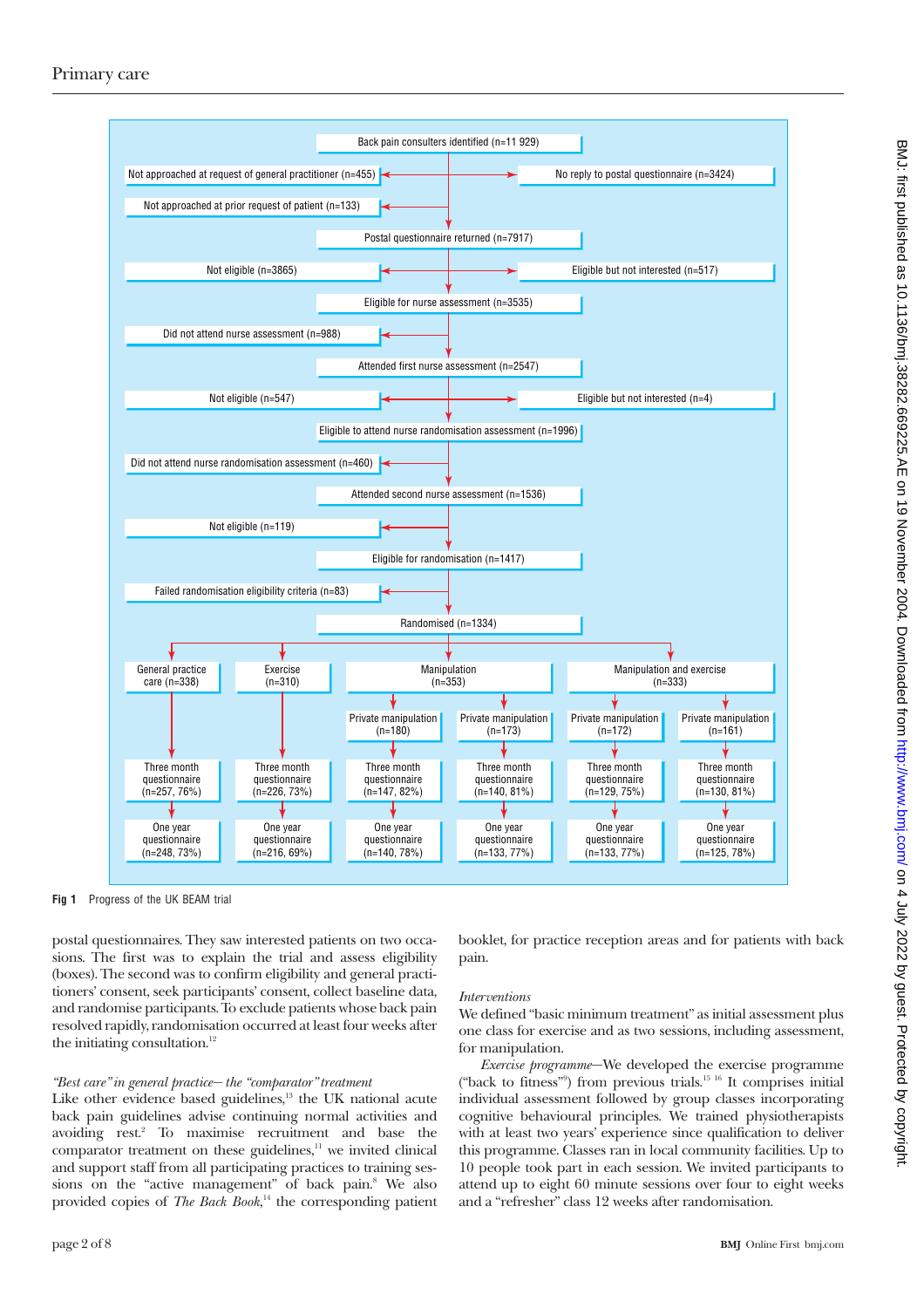# **Exclusion criteria**

Patients were not eligible if:

• They were aged 65 or over, because the spinal manipulation package could be more hazardous in older people with osteoporosis

• There was a possibility of serious spinal disorder, including malignancy, osteoporosis, ankylosing spondylitis, cauda equina compression, and infection

• They complained mainly of pain below the knee, as clinical outcome was likely to be different

• They had previously had spinal surgery, as clinical outcome was likely to be very different

• They had another musculoskeletal disorder that was more troublesome than their back pain

• They had previously attended, or been referred to, a specialised pain management clinic

• They had a severe psychiatric or psychological disorder

• They had another medical condition, such as cardiovascular disease, that could interfere with therapy

• They had moderate to severe hypertension (systolic blood pressure > 180 mm Hg or diastolic blood pressure > 105 mm Hg, on at least two separate occasions)

• They were taking anticoagulant treatment

• They were taking long term steroids, which might lead to osteoporosis

• They could not walk 100 m when free of back pain, because exercise would be difficult

• They could not get up from and down to the floor unaided

• They had received physical therapy (including acupuncture) in the previous three months

• They had a Roland disability questionnaire score of three or less on the day of randomisation

• They could not read and write fluently in English

*Spinal manipulation package*—A multidisciplinary group developed a package of techniques representative of those used by the UK chiropractic, osteopathic, and physiotherapy professions.10 The three professional associations agreed to the use of this package in this trial. Similar numbers of qualified manipulators from each of these professions treated participants. They all had a minimum of two years' clinical experience and were skilled in a range of manipulative techniques, including high velocity thrusts.<sup>10</sup> Participants randomised to private

# **Inclusion criteria**

Patients were eligible if:

• Their ages were between 18 and 65 years

• They were registered for medical care with a participating practice

• They had consulted with simple low back pain—pain of musculoskeletal origin in the area bounded by the lowest palpable ribs, the gluteal folds, and the posterior axillary lines, including pain referred into the legs provided it was mainly above the knee

• They had a score of four or more on the Roland disability questionnaire at randomisation

• They had experienced pain every day for the 28 days before randomisation or for 21 out of the 28 days before randomisation and 21 out of the 28 days before that

• They agreed to avoid physical treatments, other than trial treatments, for three months

manipulation received treatment in manipulators' own consultation rooms. Those randomised to NHS manipulation saw the same manipulators in NHS premises. Following initial assessment, manipulators chose from the agreed manual and non-manual treatment options. They agreed to do high velocity thrusts on most patients at least once. We invited participants to attend up to eight 20 minute sessions, if necessary, over 12 weeks.

*Combined treatment*—We invited participants to attend eight sessions of manipulation over six weeks, eight sessions of exercise in the next six weeks, and a refresher class at 12 weeks. Other aspects of treatment were identical to those in the manipulation only or exercise only groups.

# *Follow up and monitoring adverse events*

Participants completed questionnaires on general health, back pain, beliefs, and psychological wellbeing before randomisation and at one, three, and 12 months thereafter. The research team monitored serious adverse events, defined as treatment related events leading to hospital admission or death within one week.

# *Patient assessed outcomes*

Questionnaires (table 1) included two back specific instruments—the Roland Morris disability questionnaire and the modified Von Korff scales,17 18 two measures of belief—the back beliefs questionnaire and the fear avoidance beliefs questionnaire,<sup>19 20</sup> and two generic measures—the SF-36 and the EuroQol, $21$   $22$  reported in the accompanying economic paper.  $23$ .

### *Assignment*

After consenting participants had completed baseline assessments, nurses contacted the remote randomisation service. This stratified participants by practice and allocated them between the six groups in figure 1 by randomly permuted blocks. In the feasibility study participants were allocated between the six groups in equal proportions. In the main trial one quarter of participants were allocated to each of four groups—"best care" in general practice, best care plus exercise, best care plus manipulation, and best care plus manipulation and exercise; participants due to receive manipulation were then subdivided equally between NHS and private settings (fig 1). Nurses informed participants of their allocations immediately. Alerted by letter, manipulators and exercise physiotherapists contacted participants to arrange their first appointments.

### *Sample size*

Many experts regard a difference of 2.5 in Roland disability questionnaire scores (which have a population standard deviation of about 4 points<sup>11</sup>) as being clinically important in back pain trials.<sup>24</sup> This translates into a difference of 1.67 between manipulation in NHS and private premises.<sup>11</sup> To yield 80% power of detecting this difference between private and NHS treatment at a 1% significance level requires data on about 130 participants per group. To allow for clustering effects by manipulator, we sought data from 450 participants randomised to manipulation. Allowing for 67% follow up at 12 months, we sought to recruit  $1350$  participants in all.<sup>11</sup> To minimise cost, we counted participants from practices in the feasibility study who followed the main protocol by training in active management.<sup>11</sup>

### *Masking*

As UK BEAM was a pragmatic trial to estimate the effectiveness of manipulation and exercise in routine clinical practice, blinding of participants and professionals was neither desirable nor possible.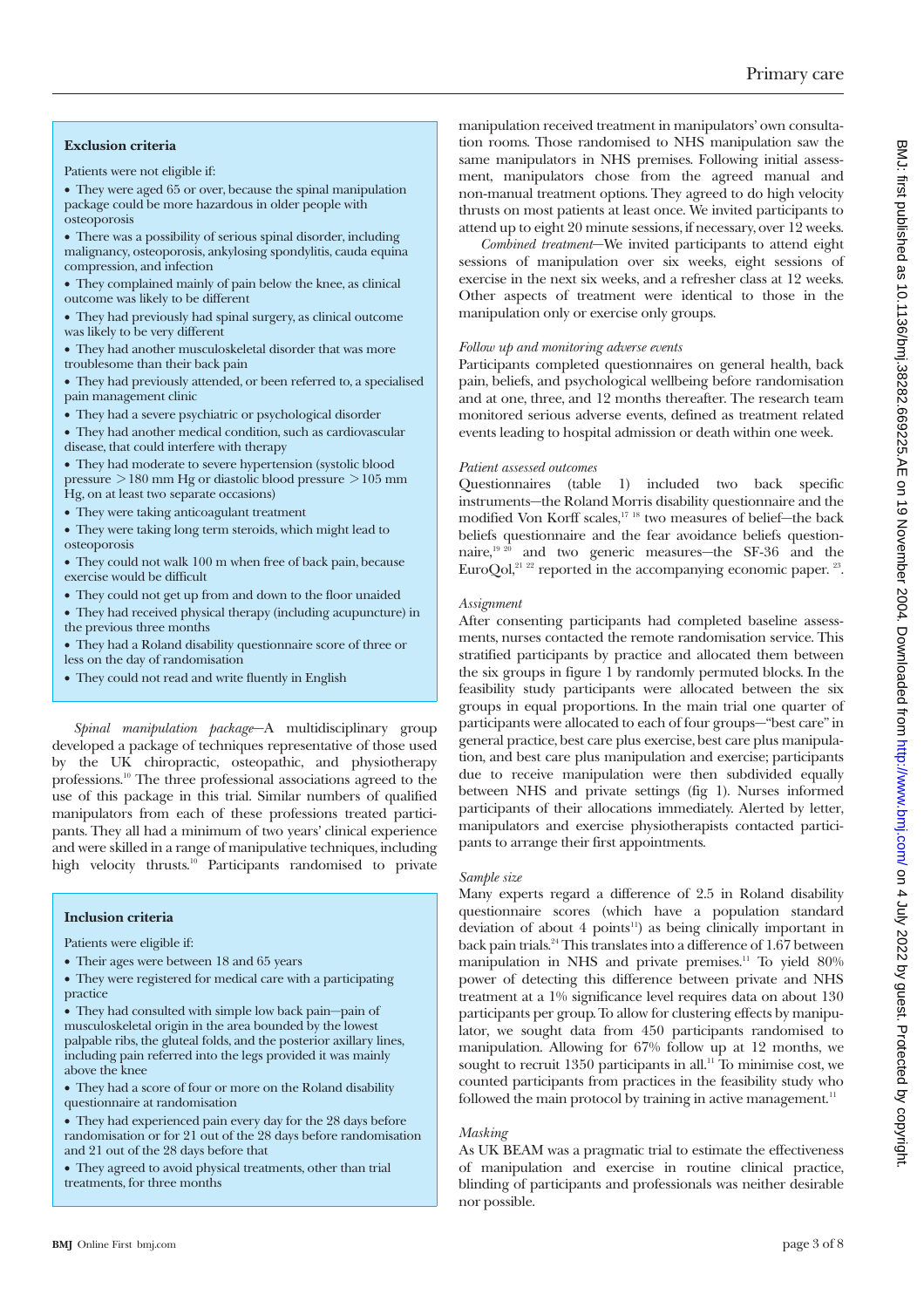**Table 1** Patient characteristics at randomisation by group. Values are numbers\* (percentages) for binary characteristics and mean (SD) for quantitative characteristics

| <b>Characteristics</b>                                                         | Best care in<br>general practice | Best care plus<br>exercise alone | Best care plus<br>private manipulation<br>alone | <b>Best care plus</b><br><b>NHS</b> manipulation<br>alone | <b>Best care plus</b><br>private manipulation<br>plus exercise | <b>Best care plus</b><br><b>NHS</b> manipulation<br>plus exercise | <b>Total</b>     |
|--------------------------------------------------------------------------------|----------------------------------|----------------------------------|-------------------------------------------------|-----------------------------------------------------------|----------------------------------------------------------------|-------------------------------------------------------------------|------------------|
| <b>Binary</b>                                                                  |                                  |                                  |                                                 |                                                           |                                                                |                                                                   |                  |
| Female sex                                                                     | 178/338 (53)                     | 170/310 (55)                     | 114/180 (63)                                    | 98/173 (57)                                               | 100/172 (58)                                                   | 89/161 (55)                                                       | 749/1334 (56.1)  |
| Ethnic status white                                                            | 307/322 (95)                     | 287/300 (96)                     | 166/172 (97)                                    | 154/167 (92)                                              | 158/162 (98)                                                   | 153/157 (97)                                                      | 1225/1280 (95.7) |
| Left full time education<br>aged $\leq 16$                                     | 188/329 (57)                     | 176/305 (58)                     | 101/178 (57)                                    | 97/168 (58)                                               | 94/169 (56)                                                    | 92/159 (58)                                                       | 748/1308 (57.2)  |
| Not doing work or normal<br>activities because of<br>poor health               | 22/327(7)                        | 35/298 (12)                      | 12/176(7)                                       | $14/167$ (8)                                              | $11/166$ (7)                                                   | 16/154 (10)                                                       | 110/1288 (8.5)   |
| Off work in past four<br>weeks because of back<br>or leg pain                  | 76/277 (27)                      | 75/255 (29)                      | 42/143 (29)                                     | 45/148 (30)                                               | 42/145 (29)                                                    | 43/131 (33)                                                       | 323/1099 (29.4)  |
| Current episode of back<br>pain has lasted more<br>than 90 days                | 190/323 (59)                     | 173/301 (57)                     | 93/172 (54)                                     | 109/166 (66)                                              | 94/158 (59)                                                    | 90/155 (58)                                                       | 749/1275 (58.7)  |
| Quantitative (maximum n=1334)                                                  |                                  |                                  |                                                 |                                                           |                                                                |                                                                   |                  |
| Age (years)                                                                    | 42.5 (10.6)                      | 44.0 (11.0)                      | 42.5 (10.6)                                     | 43.2 (12.1)                                               | 42.7 (12.0)                                                    | 43.5 (11.7)                                                       | 43.1 (11.2)      |
| Roland disability<br>questionnaire (0-24,<br>$0 = best$ )                      | 9.0(3.9)                         | 9.2(4.3)                         | 8.9(4.0)                                        | 8.9(4.0)                                                  | 8.9(3.6)                                                       | 9.1(4.3)                                                          | 9.0(4.0)         |
| Modified Von Korff scale:                                                      |                                  |                                  |                                                 |                                                           |                                                                |                                                                   |                  |
| Disability (0-100,<br>$0 = best$ )                                             | 44.9 (21.0)                      | 47.7 (22.6)                      | 46.9 (22.0)                                     | 46.6 (22.7)                                               | 45.4 (21.7)                                                    | 44.5 (22.2)                                                       | 46.1 (22.0)      |
| Pain (0-100, 0=best)                                                           | 60.5 (17.6)                      | 60.8 (17.6)                      | 61.4 (19.0)                                     | 61.6 (19.0)                                               | 59.5 (17.4)                                                    | 60.6 (18.5)                                                       | 60.7 (18.0)      |
| "Troublesome" back pain<br>$(1-5, 1=best)$                                     | 3.3(0.8)                         | 3.5(0.8)                         | 3.5(0.9)                                        | 3.5(0.9)                                                  | 3.4(0.8)                                                       | 3.4(0.8)                                                          | 3.4(0.8)         |
| "Troublesome" leg pain<br>$(1-5, 1=best)$                                      | 2.1(1.1)                         | 2.1(1.0)                         | 2.1(1.1)                                        | 2.1(1.0)                                                  | 2.0(1.0)                                                       | 2.0(1.0)                                                          | 2.1(1.0)         |
| Change in back pain in<br>past 4 weeks (1-7,<br>$1 = best$ , $4 = no change$ ) | 4.0(0.8)                         | 4.1(0.9)                         | 4.1 (0.9)                                       | 4.0(1.0)                                                  | 4.0(0.8)                                                       | 4.1(0.9)                                                          | 4.0(0.9)         |
| Back beliefs questionnaire<br>$(9-45, 45=best)$                                | $28.4$ $(7.1)$                   | $27.2$ $(7.1)$                   | 28.4 (7.4)                                      | $27.9$ $(7.0)$                                            | 28.7(6.7)                                                      | $27.4$ $(7.4)$                                                    | $28.0$ $(7.1)$   |
| Fear avoidance beliefs<br>questionnaire-physical<br>scale (0-24, 0=best)       | 14.9(5.1)                        | 15.0(5.3)                        | $14.7$ $(5.4)$                                  | 15.0(5.1)                                                 | 14.9 (4.8)                                                     | $15.0$ $(5.7)$                                                    | $14.9$ $(5.2)$   |
| SF-36 (mean=50, SD=10, 100=best):                                              |                                  |                                  |                                                 |                                                           |                                                                |                                                                   |                  |
| Physical component<br>score                                                    | 41.0 (6.4)                       | 40.5(6.7)                        | 41.1 (6.4)                                      | 40.8(6.6)                                                 | 40.9 (6.6)                                                     | 40.6 (7.2)                                                        | 40.8 (6.6)       |
| Mental component score                                                         | 46.6 (10.4)                      | 45.4 (10.8)                      | 45.0 (10.0)                                     | 45.8 (9.7)                                                | 45.8 (10.1)                                                    | 45.7 (10.0)                                                       | 45.8 (10.3)      |

\*Denominator varies according to number of valid responses.

#### **Analysis**

We used two sided significance tests to analyse the primary outcome—Roland disability questionnaire score after three or 12 months—by intention to treat. We used analysis of covariance to adjust this score for centre and baseline score. We analysed the data in steps. Firstly, we used multilevel modelling to make allowance for the innate clustering of participants by centre, exercise class, manipulator, and practice. Secondly, we tested the effect of exercise without manipulation by comparing participants allocated to best care with those allocated to best care plus exercise (table 2). Thirdly, we tested the effect of manipulation without exercise by comparing participants allocated to best care with those allocated to best care plus manipulation (table 3). If this was significant, we tested for differences between manipulation in NHS and private premises. Finally, if either exercise or manipulation gave significant results, we tested for interactions between exercise and manipulation—that is, whether the estimated improvement in participants allocated to best care, manipulation, and exercise (table 4) differed significantly from the sum of the estimated improvement due to manipulation (table 3) and that due to exercise (table 2).

Of the 14 effects of combined treatment estimated in table 4, most were larger but not much larger than the corresponding estimates for exercise only (table 2) or manipulation only (table

3). Indeed, only that relating to back beliefs at 12 months was larger than the sum of the corresponding estimates for the individual treatments in tables 2 and 3. So participants who have already received manipulation apparently get less benefit from exercise than do those who have not received manipulation. Rather than ascribe a significance level to these 14 correlated findings, we report that at three months the interaction between manipulation and exercise in their effect on disability scores was just significant at the 5% level; the standardised regression coefficient was 1.0 (95% confidence interval 0.0 to 2.1). At 12 months, however, the corresponding interaction was not significant; the standardised regression coefficient was 0.1 ( − 1.0 to 1.2). Nevertheless, to avoid underestimating the effect of treatment, we estimated that of exercise as in the second step and that of manipulation as in the third step.

Because correlation within clusters proved smaller than projected,<sup>11</sup> multilevel modelling generated estimates and confidence intervals very similar to those generated by the simpler analysis of covariance (tables 2 and 3). We present the simpler estimates here.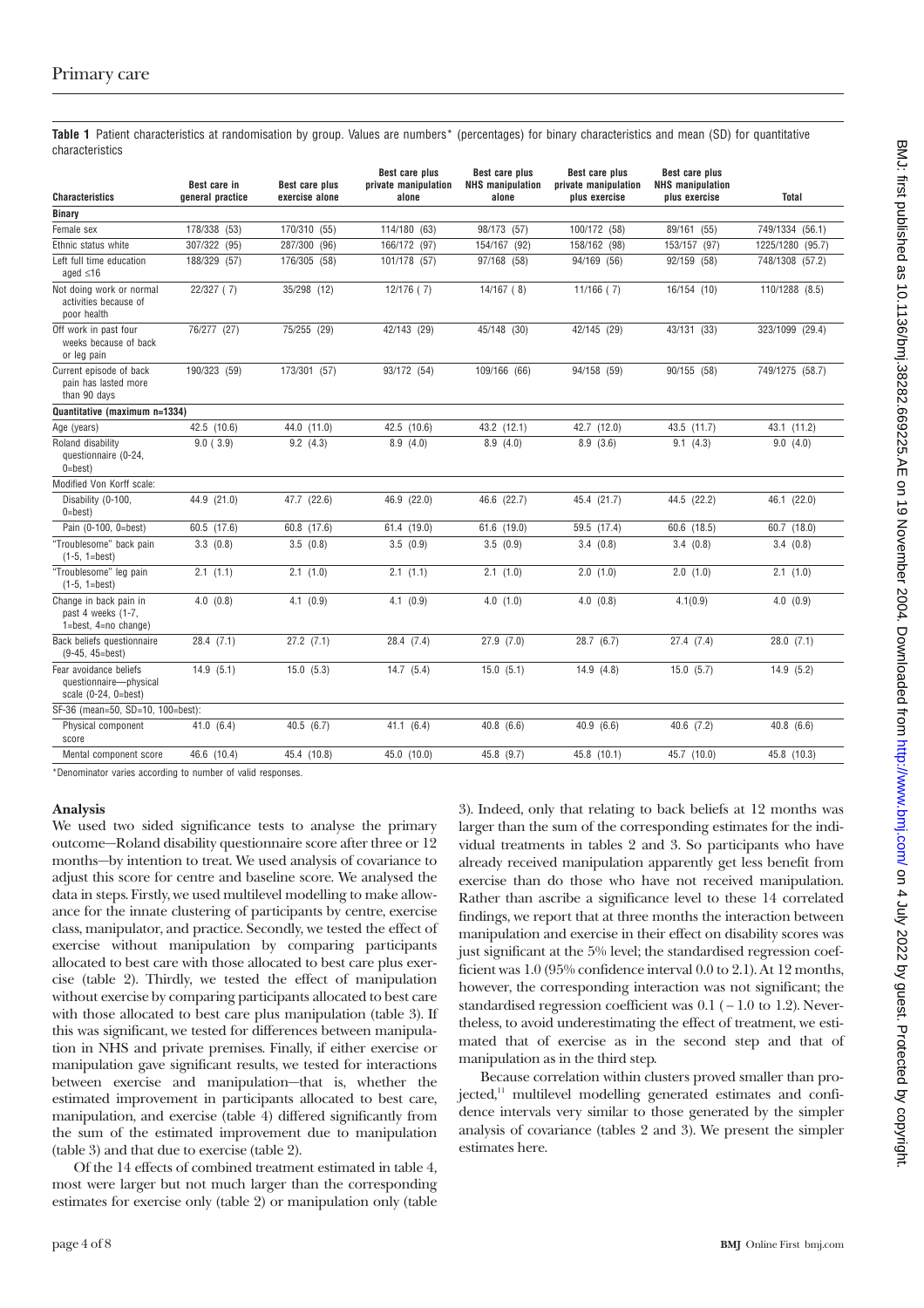**Table 2** Changes in outcome attributable to exercise.† Values are mean (SE) scores unless stated otherwise

|                                                                            |                                   | At three months                                   |                                        | At 12 months                         |                                                    |                                       |  |
|----------------------------------------------------------------------------|-----------------------------------|---------------------------------------------------|----------------------------------------|--------------------------------------|----------------------------------------------------|---------------------------------------|--|
| <b>Outcome measure</b><br>(description)                                    | Best care (max<br>n=256/338; 76%) | Best care plus exercise<br>$(max n=225/310; 73%)$ | Net benefit from<br>exercise (95% CI)  | Best care (max<br>$n=248/338$ ; 73%) | Best care plus exercise<br>(max $n=216/310$ ; 70%) | Net benefit from<br>exercise (95% CI) |  |
| Roland disability questionnaire<br>$(0-24, 0 = best)$                      | $6.83$ $(0.28)$ $(n=256)$         | 5.47 (0.29) (n=225)                               | $1.36**$ (0.63 to 2.10)                | $6.13$ $(0.30)$ $(n=248)$            | $5.74$ (0.31) (n=216)                              | $0.39$ (-0.41 to 1.19) $\ddagger$     |  |
| Modified Von Korff scale:                                                  |                                   |                                                   |                                        |                                      |                                                    |                                       |  |
| Disability (0-100, 0=best)                                                 | 34.73 (1.53) (n=239)              | 29.73 (1.64) (n=205)                              | $5.03*$ (1.02 to 9.05)                 | 34.29 (1.57) (n=235)                 | 29.73 (1.68) (n=202)                               | $4.56*$ (0.34 to 8.78)                |  |
| Pain (0-100, 0=best)                                                       | 49.32 (1.58) (n=239)              | 44.73 (1.71) (n=204)                              | $4.59*$ (0.43 to 8.75)                 | 48.44 (1.71) (n=235)                 | 41.54 (1.84) (n=200)                               | $(0.30 \text{ to } 9.50)$<br>$4.90*$  |  |
| Back beliefs questionnaire<br>$(9-45, 45=best)$                            | 27.62 (0.41) (n=239)              | 29.79 (0.44) (n=201)                              | $2.16***$ (1.09 to 3.24)               | 27.09 (0.42) (n=233)                 | 28.54 (0.45) (n=197)                               | $1.46*$ (0.33 to 2.58)                |  |
| Fear avoidance beliefs<br>questionnaire-physical<br>scale $(0-24, 0=best)$ | 13.23 (0.40) (n=236)              | $10.78$ (0.43) (n=200)                            | $2.46***$ (1.41 to 3.50)               | 12.72 (0.42) (n=208)                 | $11.64$ (0.46) (n=187)                             | 1.08 $(-0.05)$ to<br>2.22)            |  |
| SF-36 (mean=50, SD=10, 100=best):                                          |                                   |                                                   |                                        |                                      |                                                    |                                       |  |
| Physical component score                                                   | 43.94 (0.44) (n=227)              | 46.35 (0.48) (n=191)                              | $(1.23 \text{ to } 3.58)$<br>$2.41***$ | 42.84 (0.59) (n=221)                 | 44.39 (0.63) (n=194)                               | 1.55 $(-0.02 \text{ to } 3.11)$       |  |
| Mental component score                                                     | 46.49 (0.62) (n=227)              | 47.24 (0.67) (n=191)                              | $0.74$ $(-0.90 \text{ to } 2.39)$      | 46.44 (0.77) (n=221)                 | 46.77 (0.81) (n=194)                               | $0.34$ (-1.69 to 2.37)                |  |

†Estimated by analysis of covariance with adjustment for centre and baseline score. Because correlation coefficients within clusters (centres, exercise classes, manipulators, and practices) are small, this analysis generates estimates similar to the corresponding, but more complex, multilevel model.

‡For example the multilevel model estimates the effect of exercise on the Roland disability questionnaire at 12 months as 0.284 (95% CI −0.38 to 0.94).

\*Significant at 5% level.

\*Significant at 1% level \*\*\*Significant at 0.1% level.

# **Results**

#### **Participant flow and follow up**

We recruited 1334 participants from 181 general practices around 14 centres across the United Kingdom (fig 1). These practices were broadly typical of UK practices in size and deprivation. The feasibility study recruited 164 participants between March 1998 and April 1999.<sup>11</sup> The main trial recruited 1170 participants between August 1999 and April 2001. These participants attended exercise classes in 18 community settings and received manipulation in 45 premises, 27 private and 18 owned by the NHS. At three months, 1029 (77%) returned questionnaires; at 12 months, 995 (75%) returned questionnaires. Responders were much more likely than non-responders to be female, above average age, and educated beyond age 16 and to have had severe back pain at randomisation. As these trends were consistent across randomised groups, however, little risk of bias exists.

### **Baseline data**

The mean (SD) age of participants at randomisation was 43 (11) years; 56% were female, and 9% were not working because of poor health. More than half had had pain for more than 90 days. Mean (SD) Roland disability score at randomisation was 9.0. The six randomised groups had similar characteristics (table 1).

### **Process**

The message about active management reached most participants: when asked at randomisation, 1160 (87%) recalled seeing *The Back Book*. <sup>14</sup> Of 686 participants allocated to manipulation, 633 (92%) received "basic minimum treatment." Of 643 participants allocated to exercise, 408 (63%) received basic minimum treatment. No serious adverse events occurred.

#### **Analysis**

Roland disability questionnaire scores improved by a mean (SD) of 3.3 (4.5) points at three months and 3.5 (4.7) points at 12

|                                                                            |                                      | At three months                                           |                                           | At 12 months                                                |                                                           |                                           |  |
|----------------------------------------------------------------------------|--------------------------------------|-----------------------------------------------------------|-------------------------------------------|-------------------------------------------------------------|-----------------------------------------------------------|-------------------------------------------|--|
| Outcome measure (description)                                              | Best care (max<br>$n=256/338$ ; 76%) | Best care plus<br>manipulation (max<br>$n=287/353$ ; 81%) | Net benefit from<br>manipulation (95% CI) | <b>Excluding</b><br>manipulation (max<br>$n=248/338$ ; 73%) | Best care plus<br>manipulation (max<br>$n=273/353$ ; 77%) | Net benefit from<br>manipulation (95% CI) |  |
| Roland disability questionnaire<br>$(0-24, 0=best)$                        | $6.66$ $(0.30)$ $(n=256)$            | $5.09$ (0.28) (n=287)                                     | $1.57***$ (0.82 to 2.32)                  | 6.16(0.31)<br>$(n=248)$                                     | $5.15$ (0.29) (n=273)                                     | $1.01*$ (0.22 to 1.81) $\ddagger$         |  |
| Modified Von Korff scale:                                                  |                                      |                                                           |                                           |                                                             |                                                           |                                           |  |
| Disability (0-100, 0=best)                                                 | 35.11 (1.61) (n=239)                 | $31.14$ $(1.48)$ $(n=275)$                                | $3.97$ $(-0.050$ to $7.98)$               | 35.50 (1.60)<br>$(n=235)$                                   | 29.85 (1.50) (n=262)                                      | $5.65**$ (1.57 to 9.72)                   |  |
| Pain (0-100, 0=best)                                                       | 49.59 (1.62) (n=239)                 | 40.90 (1.50) (n=275)                                      | $8.90***$<br>$(4.84 \text{ to } 12.95)$   | 47.56 (1.69)<br>$(n=235)$                                   | 41.68 (1.58) (n=264)                                      | $5.87**$ (1.58 to 10.17)                  |  |
| Back beliefs questionnaire (9-45,<br>$45 = best$                           | 28.32 (0.42) (n=239)                 | 31.27 (0.38) (n=274)                                      | $2.94***$ (1.91 to 3.98)                  | 27.78 (0.43)<br>$(n=233)$                                   | 29.22 (0.41) (n=264)                                      | $1.43*$ (0.33 to 2.54)                    |  |
| Fear avoidance beliefs<br>questionnaire-physical scale<br>$(0-24, 0=best)$ | 12.86 (0.37) (n=236)                 | $11.95$ (0.35) (n=271)                                    | $0.91$ (-0.03 to 1.84)                    | 12.78 (0.39)<br>$(n=208)$                                   | 12.88 (0.37) (n=260)                                      | $-0.10$ $(-1.09$ to 0.89)                 |  |
| SF-36 (mean=50, SD=10, 100=best):                                          |                                      |                                                           |                                           |                                                             |                                                           |                                           |  |
| Physical component score                                                   | 44.04 (0.48) (n=227)                 | 46.56 (0.45) (n=259)                                      | $2.52***$<br>$(1.30 \text{ to } 3.74)$    | 42.50 (0.60)<br>$(n=221)$                                   | 44.18 (0.55) (n=252)                                      | $1.68*$ (0.18 to 3.19)                    |  |
| Mental component score                                                     | $(0.60)$ (n=227)<br>46.77            | 49.64 (0.56) (n=259)                                      | $2.88***$<br>$(1.36 \text{ to } 4.40)$    | 46.41 (0.75)<br>$(n=221)$                                   | 48.09 (0.69) (n=252)                                      | 1.68 $(-0.21 \text{ to } 3.57)$           |  |

†Estimated by analysis of covariance with adjustment for centre and baseline score. Because correlation coefficients within clusters (centres, exercise classes, manipulators, and practices) are small, this analysis generates estimates very similar to the corresponding, but more complex, multilevel model.

‡For example, the multilevel model estimates the effect of manipulation on the Roland disability questionnaire at 12 months as 0.95 (95% CI 0.33 to 1.56).

\*Significant at 5% level. \*\*Significant at 1% level.

\*\*\*Significant at 0.1% level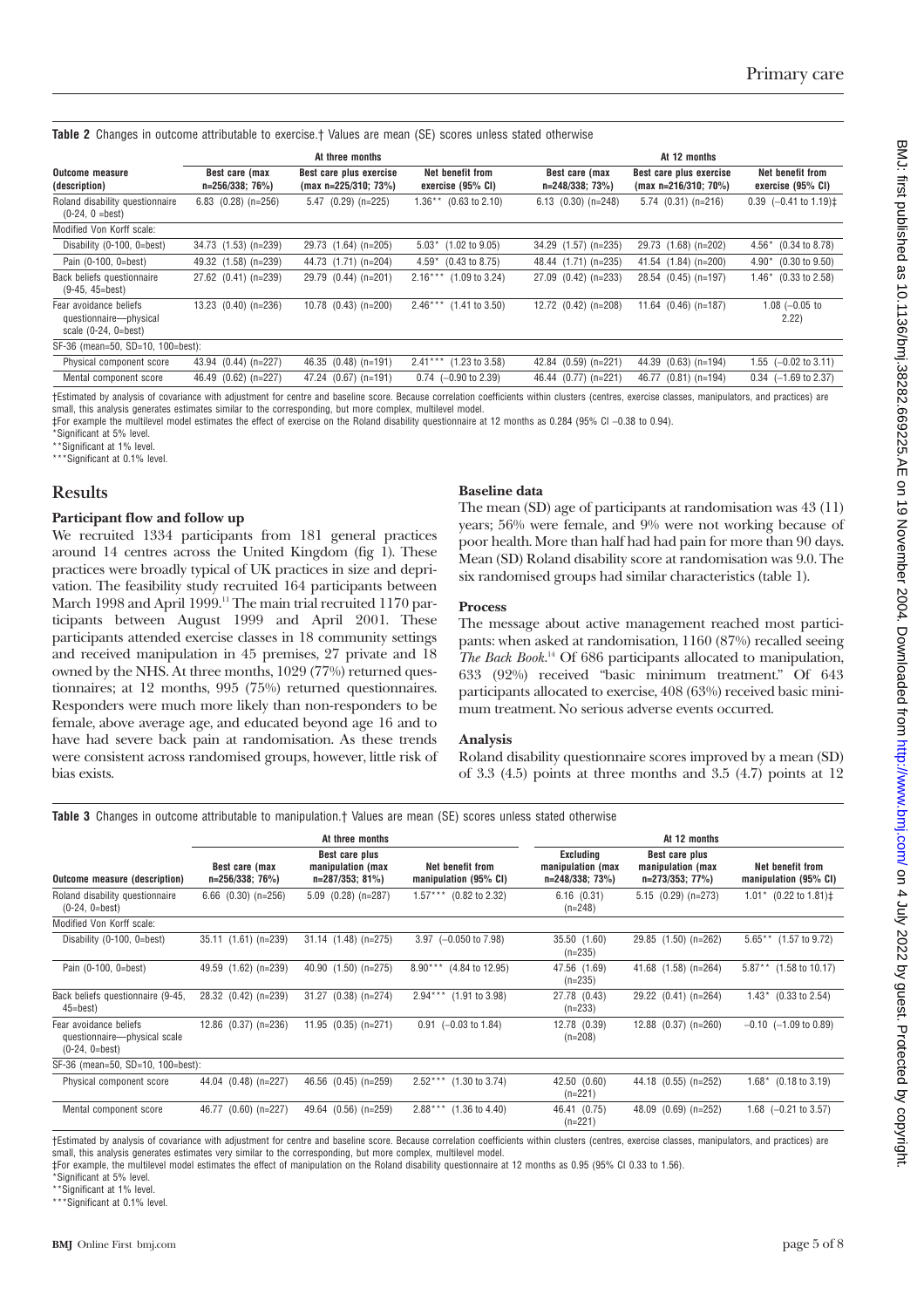|                                                                            | At three months                     |                                                                         |                                                            | At 12 months                      |                                                                      |                                                            |  |
|----------------------------------------------------------------------------|-------------------------------------|-------------------------------------------------------------------------|------------------------------------------------------------|-----------------------------------|----------------------------------------------------------------------|------------------------------------------------------------|--|
| <b>Outcome measure</b><br>(description)                                    | Best care (max<br>$n=256/338:76\%)$ | Best care plus<br>manipulation plus exercise<br>$(max n=258/333: 77\%)$ | Net benefit from<br>manipulation plus<br>exercise (95% CI) | Best care (max<br>n=248/338: 73%) | Best care plus<br>manipulation plus exercise<br>(max n=257/333: 77%) | Net benefit from<br>manipulation plus<br>exercise (95% CI) |  |
| Roland disability questionnaire<br>$(0-24, 0=best)$                        | 6.71(0.28)<br>$(n=256)$             | $4.84$ (0.28) (n=258)                                                   | $1.87***$ (1.15 to 2.60)                                   | 6.02(0.30)<br>$(n=248)$           | $4.72$ (0.29) (n=257)                                                | $1.30**$ (0.54 to 2.07)                                    |  |
| Modified Von Korff scale:                                                  |                                     |                                                                         |                                                            |                                   |                                                                      |                                                            |  |
| Disability (0-100, 0=best)                                                 | 34.56 (1.50)<br>$(n=239)$           | 29.05 (1.49) (n=246)                                                    | $5.51**$ (1.75 to 9.28)                                    | 34.80 (1.60)<br>$(n=235)$         | 28.09 (1.59) (n=246)                                                 | $6.71**$ (2.62 to 10.80)                                   |  |
| Pain (0-100, 0=best)                                                       | 48.96 (1.60)<br>$(n=239)$           | 40.76 (1.59) (n=246)                                                    | (4.20 to 12.21)<br>$8.21***$                               | 46.39 (1.66)<br>$(n=235)$         | 39.68 (1.65) (n=245)                                                 | 6.71** $(2.47 \text{ to } 10.95)$                          |  |
| Back beliefs questionnaire<br>$(9-45, 45=best)$                            | 27.97 (0.42)<br>$(n=239)$           | 31.25 (0.42) (n=245)                                                    | $3.28***$<br>$(2.23 \text{ to } 4.33)$                     | 27.61 (0.44)<br>$(n=233)$         | 30.56 (0.43) (n=244)                                                 | $2.96***$ (1.84 to 4.07)                                   |  |
| Fear avoidance beliefs<br>questionnaire-physical<br>scale $(0-24, 0=best)$ | 13.08 (0.40)<br>$(n=236)$           | $10.68$ $(0.39)$ $(n=245)$                                              | $2.40***$ (1.41 to 3.39)                                   | 12.81(0.45)<br>$(n=208)$          | 11.58 $(0.48)$ $(n=204)$                                             | $1.24*$ (0.07 to 2.41)                                     |  |
| SF-36 (mean=50, SD=10, 100=best):                                          |                                     |                                                                         |                                                            |                                   |                                                                      |                                                            |  |
| Physical component score                                                   | 43.91 (0.48)<br>$(n=227)$           | 46.46 (0.48) (n=231)                                                    | $2.55***$ (1.34 to 3.75)                                   | 42.58 (0.62)<br>$(n=221)$         | 45.11 (0.64) (n=221)                                                 | $(0.96 \text{ to } 4.09)$<br>$2.53**$                      |  |
| Mental component score                                                     | 46.59 (0.58)<br>$(n=227)$           | 48.89 (0.59) (n=231)                                                    | $(0.82 \text{ to } 3.78)$<br>$2.30**$                      | 46.71 (0.73)<br>$(n=221)$         | 48.01 (0.75) (n=221)                                                 | 1.30 $(-0.55$ to 3.14)                                     |  |

**Table 4** Changes in outcome attributable to manipulation followed by exercise.† Values are mean (SE) scores unless stated otherwise

†Estimated by analysis of covariance adjusting for centre and baseline score. Because correlation coefficients within clusters (centres, exercise classes, manipulators, and practices) are small, this analysis generates estimates very similar to the corresponding, but more complex, multilevel model.

\*Significant at 5% level.

\*\*Significant at 1% level.

\*\*\*Significant at 0.1% level.

months. Figure 2 shows progress in disability scores following randomisation between the four basic interventions.

#### *Exercise programme*

Exercise produced statistically significant improvements in mean Roland disability score at three months only (difference  $= 1.4$ ; 95% confidence interval 0.6 to 2.1), in mean Von Korff disability and pain scores and back beliefs score at both three and 12 months, and in mean SF-36 physical score and fear avoidance beliefs physical score at three months only (table 2). Mean SF-36 mental score did not differ.

#### *Manipulation package*

Manipulation produced statistically significant improvements in Roland disability scores at three months (1.6; 0.8 to 2.3) and at



**Fig 2** Mean Roland disability questionnaire scores (with 95% confidence intervals) over 12 months by group: "best care" in general practice, best care plus exercise alone, best care plus manipulation alone, and best care plus manipulation and exercise

one year (1.0; 0.2 to 1.8); in mean Von Korff pain score, back beliefs score, and SF-36 physical score at both three and 12 months; in mean Von Korff disability score at 12 months only; and in mean SF-36 mental score at three months only (table 3). Mean fear avoidance beliefs physical score did not differ.

We found no significant differences between the outcome of manipulation delivered in NHS or private premises. The adjusted difference in disability scores was  $0.2$  ( $-0.6$  to  $0.9$ ) in favour of private premises at three months and  $0.1$  (– $0.7$  to  $0.9$ ) in favour of NHS premises at 12 months.

#### *Manipulation followed by exercise*

Manipulation followed by exercise produced significant improvements in Roland disability scores at three months (1.9; 1.2 to 2.6) and at one year (1.3; 0.5 to 2.1); in mean Von Korff disability and pain scores and back beliefs, fear avoidance beliefs, and SF-36 physical scores at both three and 12 months; but in mean SF-36 mental score only at three months (table 4). Three of these 13 significant improvements were significantly greater than the corresponding improvements from manipulation without exercise—in fear avoidance beliefs scores at three and 12 months and back beliefs scores at 12 months.

# **Discussion**

### **Principal findings**

The "back to fitness" programme led by physiotherapists encourages participants to increase their physical activity in a socially supportive milieu. At three months, participants randomised to this programme reported significant improvements in the primary functional outcome measure (Roland disability score) and several secondary outcomes—disability and pain, back beliefs, fear avoidance, and general physical health. Their mean improvement in disability score was equal to 35% of the population standard deviation—a "standardised difference" of 0.35. At 12 months, they maintained their reductions in disability and pain in full, and their improved beliefs about back pain in part, but not their other improvements, notably in Roland disability scores.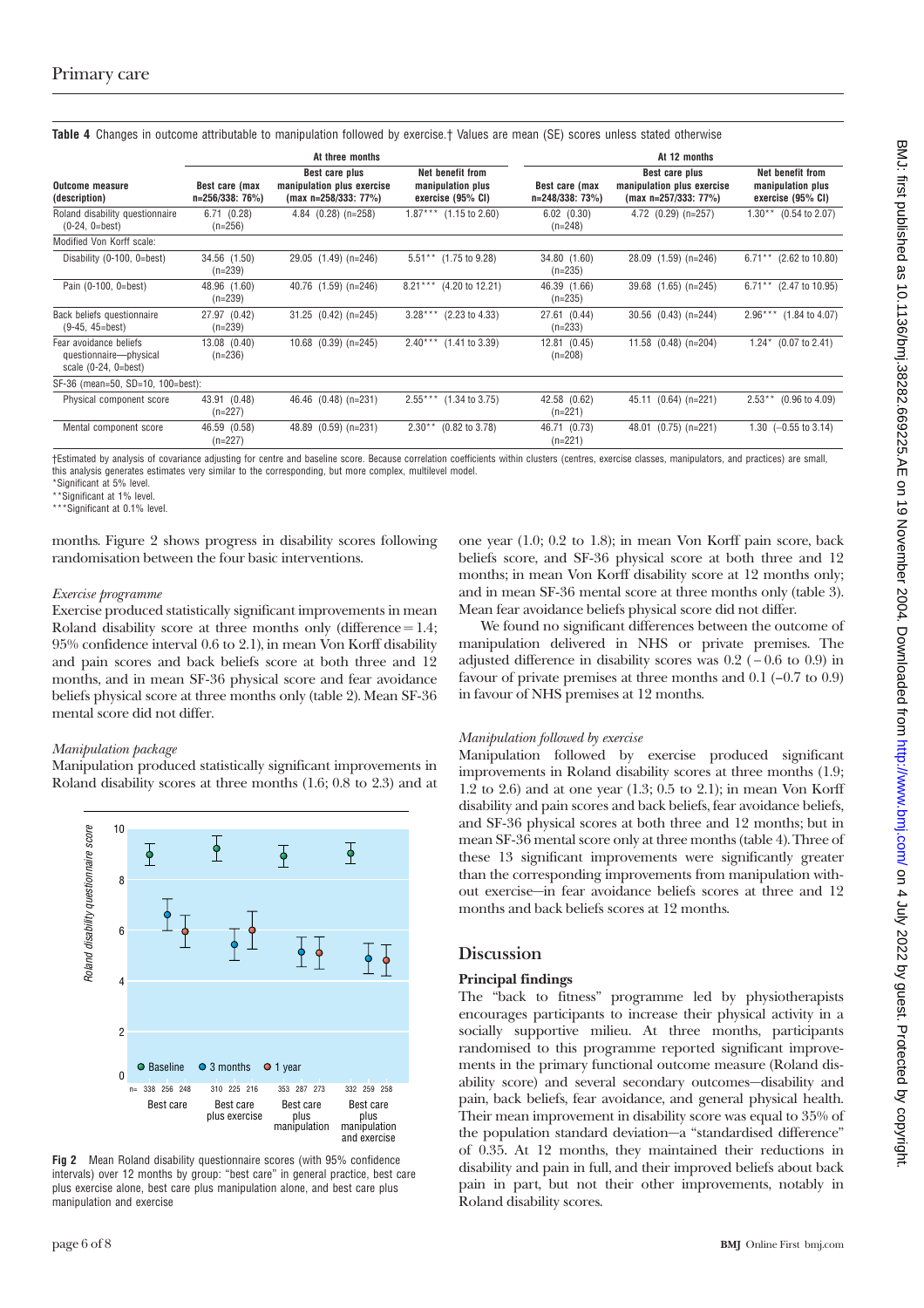At three and 12 months, participants randomised to the spinal manipulation package delivered by chiropractors, osteopaths, and physiotherapists reported significant improvements in Roland disability scores and several secondary outcomes pain, back beliefs, and general physical health. Their disability scores improved by a standardised difference of 0.39 at three months and 0.25 at 12 months. They also reported improved mental health at three months, and improved disability at 12 months. These benefits did not differ between NHS and private premises.

At three and 12 months, participants randomised to combined treatment reported significant improvements in all reported outcomes except general mental health, which was significant only at three months. Their Roland disability scores improved by a standardised difference of 0.47 at three months and 0.32 at 12 months. However only two outcomes—back beliefs and fear avoidance—achieved significant improvements over manipulation alone. Although combined treatment offers little more than manipulation alone, firm recommendations depend on detailed economic analysis (reported in accompanying paper).<sup>23</sup>

#### **Strengths and weaknesses of the study**

This trial examined the pragmatic question of how general practitioners should manage patients with back pain that does not resolve spontaneously. The patients of nearly 200 participating general practices were broadly typical of the United Kingdom. As we randomly allocated manipulators delivering therapy between their own and NHS premises, the absence of any difference in outcome answers some of the criticisms of the previous MRC trial of chiropractic.6 7 Thus the effectiveness of manipulation may not depend on location.

The nature of the "comparator" treatment may have limited the size of our positive findings. By training volunteer general practices in the active management of back pain,<sup>8</sup> and providing trial participants with a copy of *The Back Book*, <sup>14</sup> we were using "best care" in general practice as the comparator, thus reducing the opportunities for additional improvement. That only 63% of participants allocated to the exercise programme received "basic minimum treatment" may have reduced its effectiveness. We cannot be sure whether limiting the treatments available to manipulators reduced or enhanced their effectiveness.

### **Meaning of the study**

The Roland disability questionnaire comprises 24 items designed to measure functional disability due to back pain, including walking, bending, sitting, lying down, sleeping, dressing, self care, and other daily activities.17 Each item contributes one point to the total score. We found that exercise enabled participants to perform an average of 1.4 additional personal functions at three months, manipulation generated 1.6 additional personal functions at three months and 1.0 at 12 months, and combined treatment generated 1.9 additional personal functions at three months and 1.3 at 12 months.

Thus exercise improves back function by a small, but statistically significant, margin at three months; it also achieves sustained reductions in disability and pain, and in adverse beliefs about back pain. Manipulation improves back function by a small to moderate margin at three months and a small but significant margin at 12 months; it also achieves sustained improvements in disability and pain, adverse back beliefs, and general physical health. Combined treatment improves back function by a moderate margin at three months and a small but significant margin at 12 months; generally it achieves little more than

# **What is already known on this topic**

The role of different physical treatments for back pain is not clear

Evidence for the effectiveness of spinal manipulation is conflicting; one trial reported that treatment by private chiropractors was superior to routine outpatient treatment in the NHS but did not consider the effect of treatment location

Weak evidence exists for general programmes that encourage physical activity as a treatment for back pain

# **What this study adds**

The spinal manipulation package improves back function by a small to moderate margin at three months and by a smaller but still statistically significant margin at one year, irrespective of location

The exercise programme improves back function by a small but significant margin at three months but not at one year

Manipulation followed by exercise improves back function by a moderate margin at three months and by a smaller but still significant margin at one year

manipulation, except for much greater improvements in beliefs about back pain and fear avoidance.

### **Unanswered questions**

Are these small to moderate clinical benefits worth the cost of therapy? The large cost of back pain means that small differences in clinical outcomes may have large economic effects. We report the costs and benefits in quality of life of manipulation, exercise, and combined treatment in the accompanying economic paper.<sup>23</sup>

We thank all participants—patients, primary care staff, and the collaborators listed on bmj.com—for their contributions. Members of the UK BEAM Trial Team: Ian Russell, Martin Underwood, Stephen Brealey, Kim Burton, Simon Coulton, Amanda Farrin, Andrew Garratt, Emma Harvey, Louise Letley, Andrea Manca, Jeannett Martin, Jennifer Klaber Moffett, Veronica Morton, David Torgerson, Madge Vickers, Ken Whyte, Melanie Williams.

Contributors: SB has been assistant trial manager at the York coordinating centre since August 2000. He contributed to collecting, validating, analysing and interpreting data, and drafting this paper. KB was a member of the MRC Back Pain Working Party, participated in the design and implementation of the trial, and was a member of the group that developed the spinal manipulation package. As joint national clinical coordinator, he was responsible for gaining the collaboration of the osteopathic profession in delivering this package and for implementing the resulting programme across the United Kingdom. He contributed to drafting this paper. SC was trial data manager, responsible for designing and implementing the data management plan and verifying and validating data. He contributed to implementing the trial design, developing and implementing randomisation procedures, developing questionnaires and other data collection instruments, analysing and interpreting data, and drafting this paper. AF was trial statistician, responsible for designing and implementing the analysis plan and validating data statistically. She contributed to implementing the trial design, developing and implementing randomisation procedures, developing questionnaires and other data collection instruments, analysing and interpreting data, and writing this paper. AG was a member of the MRC Back Pain Working Party, participated in the design and implementation of the trial, and was responsible for the evaluation and selection of the patient assessed health instruments. He contributed to developing questionnaires, analysing and interpreting data, and drafting this paper. EH was trial manager at the York coordinating centre, responsible for establishing and maintaining the 14 treatment centres and recruiting clinical advisers and local coordinators. She contributed to development and delivery of training in